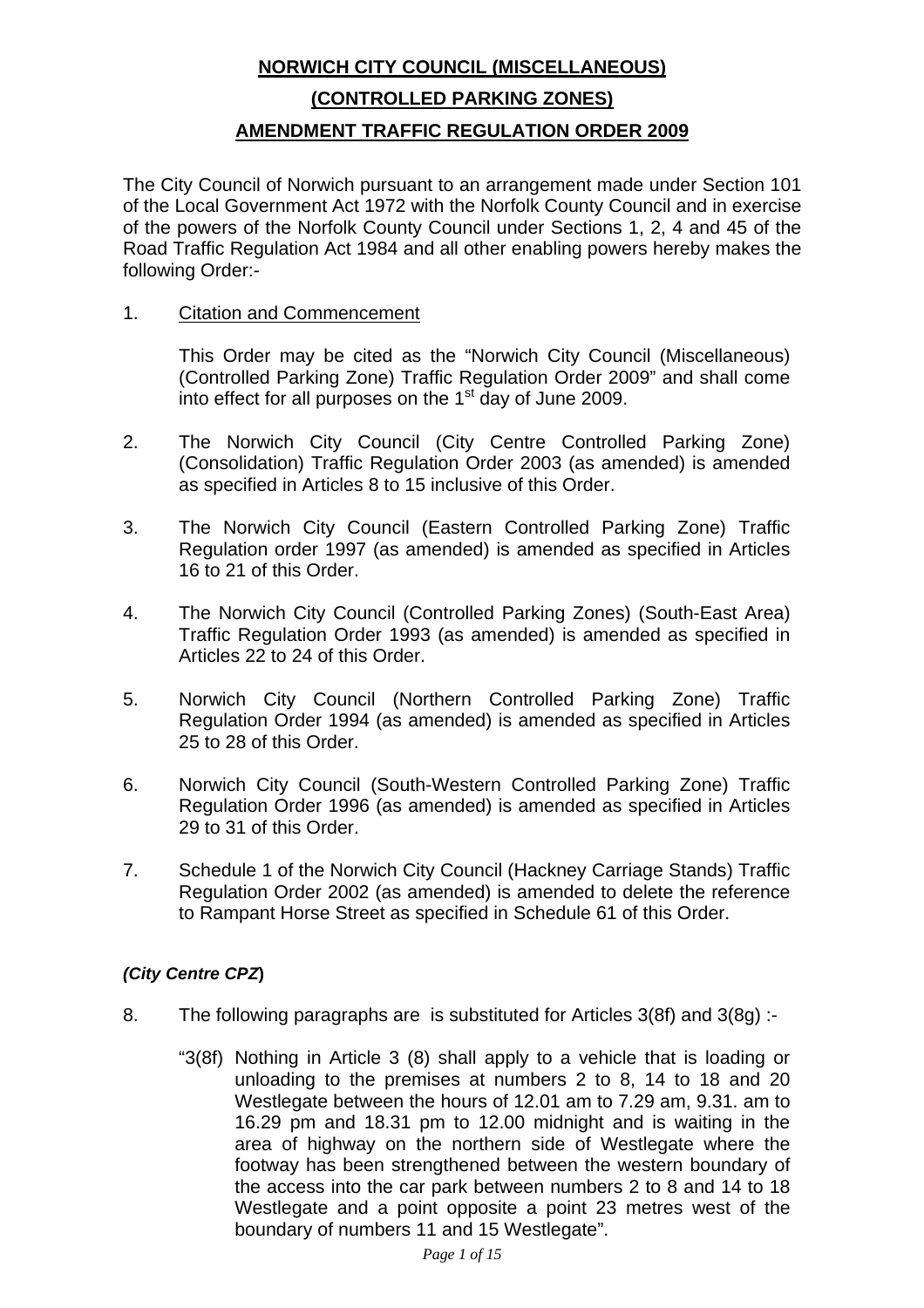- "3(8g) Nothing in Article 3 (8) shall apply to a vehicle that is loading or unloading to the premises at numbers 2 to 8 All Saints Green between the hours of 12.01 am to 7.29 am, 9.31. am to 16.29 pm and 18.31 pm to 12.00 midnight and is waiting in the area of highway on outside numbers 2 to 8 All Saints Green where the footway has been strengthened between the northern boundary of number 10 All Saints Green and a point 12 metres north-west of that point".
- 9. In Schedule 15 reference to Crown Road is added and Rose Lane is amended as specified in Schedule 15 of this Order.
- 10. In Schedule 16 reference to St Giles Street are deleted as specified in Schedule 16 of this Order.
- 11. In Schedule 22 reference to Rampant Horse Street and references to Rose Lane are amended as specified in Schedule 22 of this Order.
- 12. In Schedule 23 references to Princes Street are amended as specified in Schedule 23 of this Order.
- 13. In Schedule 27 reference to St Giles Street is added as specified in Schedule 27 of this Order.
- 14. In Schedule 31 references to Tombland are amended as specified in Schedule 31 of this Order.
- 15. In Schedule 61 references to Rampant Horse Street are deleted as specified in Schedule 61 of this Order.

### *(Eastern Controlled Parking Zone)*

16. The following paragraph is added as Article 3 (9) :-

 "No person shall cause or permit any vehicle to wait in the lengths of road mentioned in Schedule 86 of this Order for a period not exceeding 30 minutes continuous waiting provided that the vehicle did not previously wait in the same road or length of road within one hour of the commencement of the period of waiting on any day."

- 17. In Schedule 1 reference to William Kett Close is added as specified in Schedule 1 of this Order.
- 18. In Schedule 2 references to Ketts Hill are amended and William Kett Close is added as specified in Schedule 2 of this Order.
- 19. In Schedule 3 references to Ketts Hill are amended as specified in Schedule 3 of this Order.
- 20. In Schedule 7 reference to Bishop Bridge Road is deleted as specified in Schedule 7 of this Order.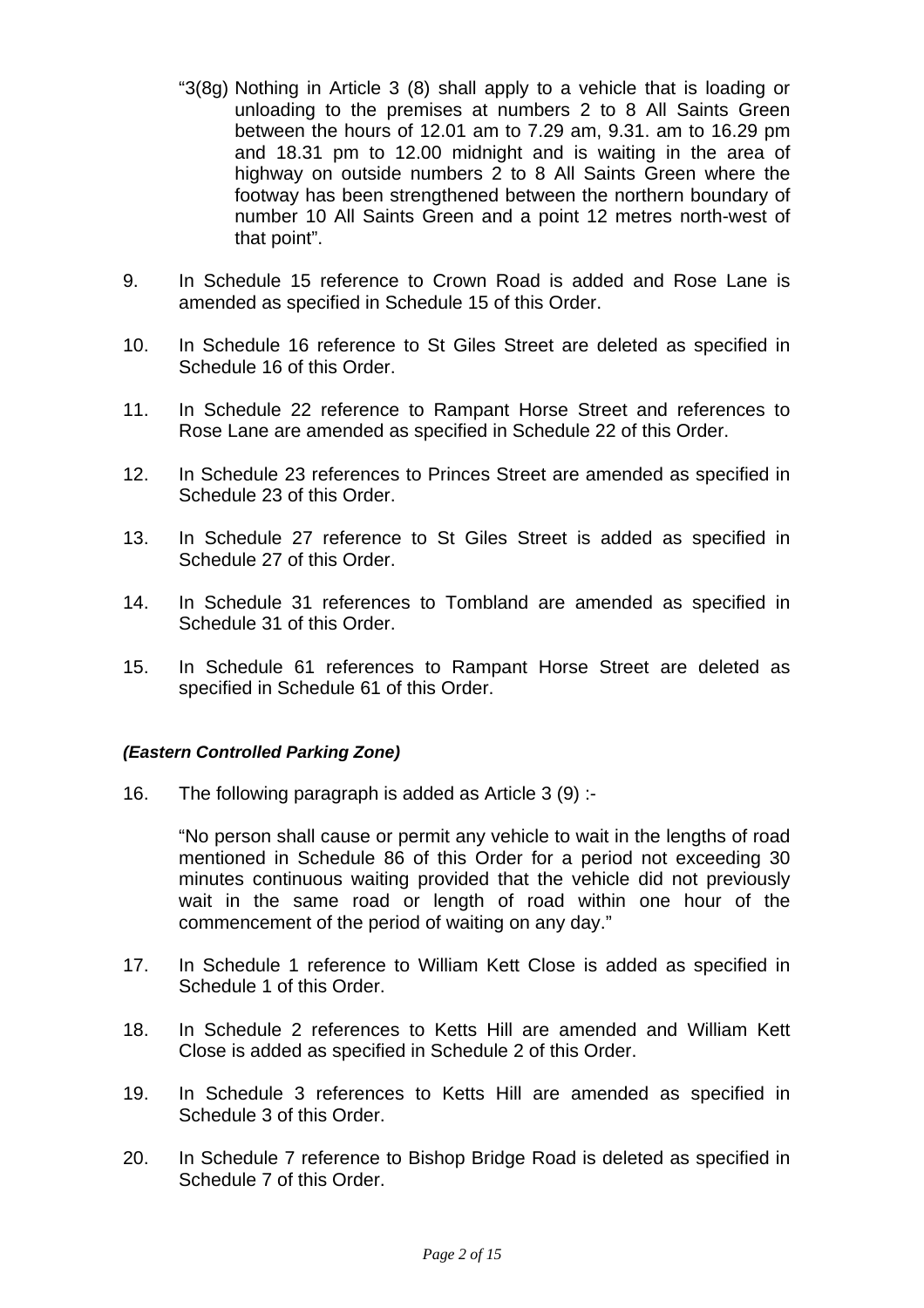21. In Schedule 86 references to Bishop Bridge Road are added as specified in Schedule 86 of this Order.

### *(South-East Area CPZ)*

- 22. In Schedule 2 references to City Road and Holls Lane are amended as specified in Schedule 2 of this Order.
- 23. In Schedule 3 references to City Road and Holls Lane are amended as specified in Schedule 3 of this Order.
- 24. In Schedule 7 of this Order references to Trafalgar Street are amended as specified in Schedule 7 of this Order.

### *(Northern CPZ)*

- 25. In Schedule 2 references to Mill Lane are amended and Shipstone Road are added as specified in Schedule 2 of this Order.
- 26. In Schedule 3 references to Shipstone Road are amended as specified in Schedule 3 of this Order.
- 27. In Schedule 6 references to Mill Lane are amended as specified in Schedule 6 of this Order.

### *(South Western CPZ)*

- 28. In Schedule 2 references to Union Street are amended as specified in Schedule 2 of this Order.
- 29. In Schedule 3 references to Oxford Street are amended as specified in Schedule 3 of this Order.
- 30. In Schedule 4 references to Union Street are amended as specified in Schedule 4 of this Order.
- 31. In Schedule 6 references to Oxford Street are amended as specified in Schedules 6 of this Order.

## **LIST OF SCHEDULES**

| Schedule 1<br>(E)          | Roads and Properties Contained within the Controlled Parking<br>Zone                                                                    |
|----------------------------|-----------------------------------------------------------------------------------------------------------------------------------------|
| Schedule 2<br>(Except CC)  | NO WAITING AT ANY TIME                                                                                                                  |
| Schedule 3<br>(E, SE & SW) | PERMIT PARKING PLACES : Monday to Saturday - 8am -<br>6.30pm and any such day not being Christmas Day, Good Friday<br>or a Bank Holiday |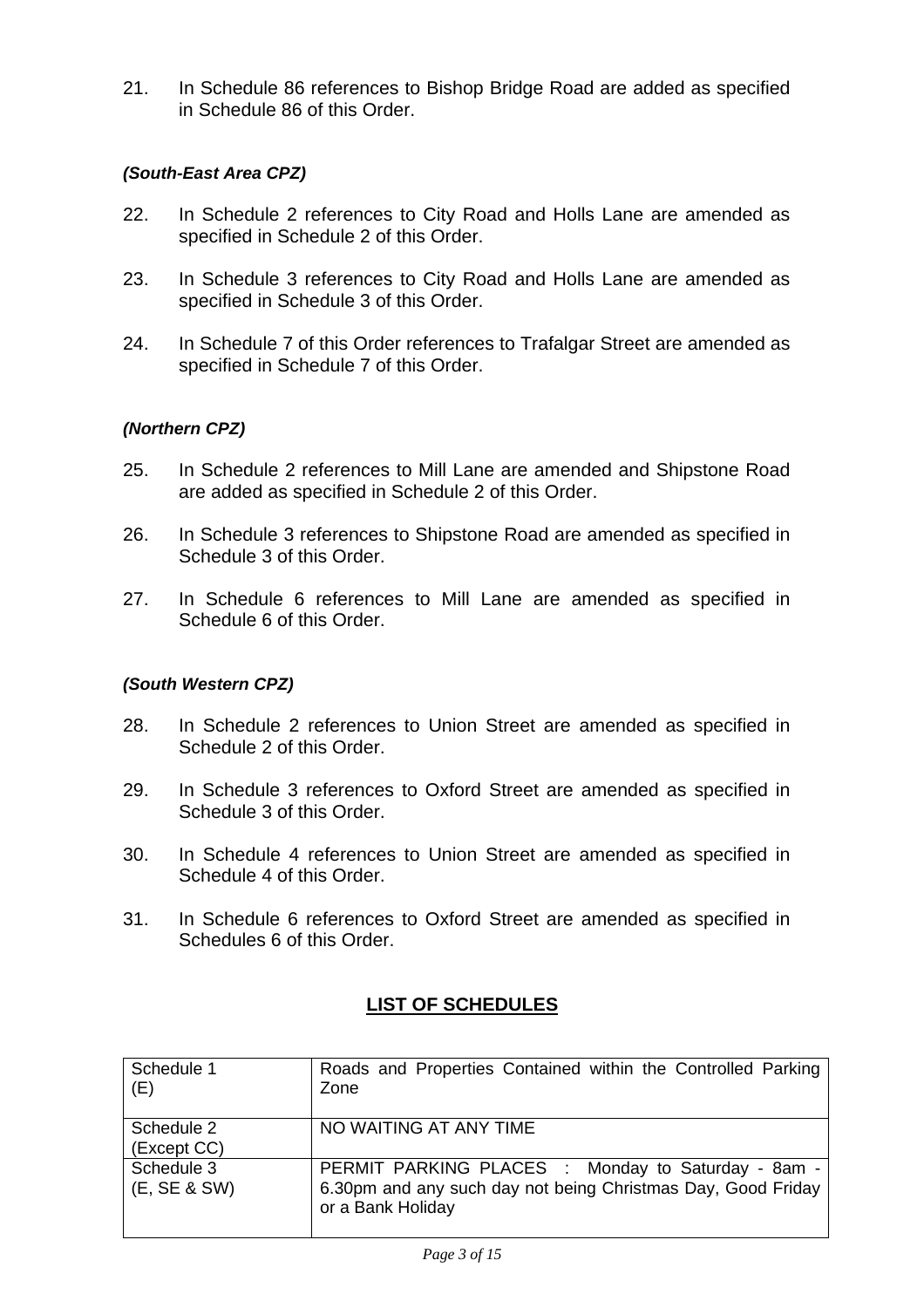| Schedule 4<br>(SW)                                   | PERMIT PARKING PLACES : At Any Time                                                                                                                                                      |
|------------------------------------------------------|------------------------------------------------------------------------------------------------------------------------------------------------------------------------------------------|
| Schedule 6<br>(N & SW)                               | LIMITED WAITING PARKING PLACE : 2 Hours Duration, No<br>Return Within 1 Hour Monday to Saturday - 8am - 6.30pm Any<br>Such Day Not Being Christmas Day, Good Friday or a Bank<br>Holiday |
| Schedule 7<br>(E & SE)                               | LIMITED WAITING PARKING PLACE : 30 Minutes Duration, No<br>Return Within 30 Minutes Mon-Sat 8am-6.30pm Any Such Day<br>Not Being Christmas Day, Good Friday or a Bank Holiday            |
| Schedule 15<br>(CC)                                  | NO LOADING OR UNLOADING : At Any Time                                                                                                                                                    |
| Schedule 16<br>(CC)                                  | <b>BUS STOP CLEARWAY</b>                                                                                                                                                                 |
| Schedule 22<br>(CC)                                  | NO LOADING OR UNLOADING : Monday to Saturday<br>7.30am-9.30am and 4.30pm-6.30pm Any Such Day Not Being<br>Christmas Day                                                                  |
| Schedule 23<br>(CC)                                  | NO WAITING : Monday to Saturday - 7.30am-6.30pm<br>Any Such Day Not Being Christmas Day                                                                                                  |
| Schedule 27<br>(CC)                                  | PARKING PLACE FOR LOADING AND UNLOADING ONLY:<br>At Any Time, 30 minutes maximum stay, no return within 60<br>minutes, Any such day not being Easter Sunday Or Christmas<br>Day          |
| Schedule 31<br>(CC)                                  | DISABLED BADGE HOLDERS<br>(ORANGE/BLUE)<br><b>ONLY</b><br>PARKING PLACES : At any Time                                                                                                   |
| Schedule 61<br>(CC & Hackney<br>Carriage Stands TRO) | HACKNEY CARRIAGE STAND: At Any Time                                                                                                                                                      |
| Schedule 86<br>(E)                                   | LIMITED WAITING PARKING PLACE : 30 Minutes Duration, No<br><b>Return Within 1 Hour</b>                                                                                                   |

| <b>Schedule 1</b> | Roads and Properties contained within the controlled |
|-------------------|------------------------------------------------------|
| (Eastern CPZ)     | parking zone                                         |

| Roads or lengths Properties for Sub Zone<br>or roads within the $ $ the Purpose of<br>Controlled Parking   issuing<br>Zone | parking<br>permits |   | <b>Prescribed Hours</b>                                                               |
|----------------------------------------------------------------------------------------------------------------------------|--------------------|---|---------------------------------------------------------------------------------------|
| <b>William Kett Close</b>                                                                                                  |                    | D | $8.00 - 6.30$ pm Monday<br>Saturday<br>(not<br>to<br>public<br>including<br>holidays) |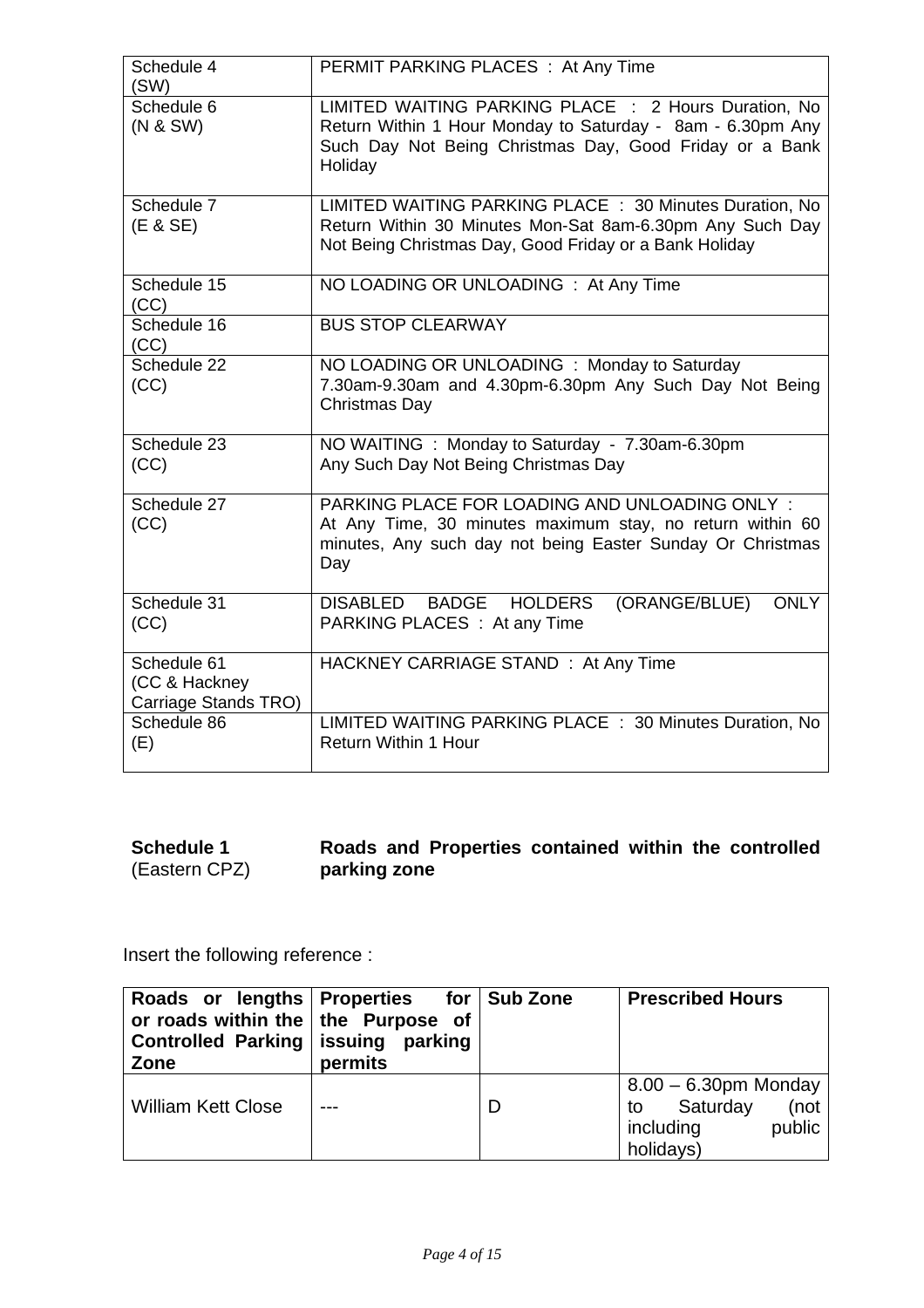**Schedule 2**  (Except CC)

*(SE CPZ)* 

## **City Road (west side)** - Amended provision

Delete the following reference :

Insert the following reference :

| <b>Zone Y</b> | West side                                                |
|---------------|----------------------------------------------------------|
|               | From a point opposite 5 metres north of the boundary of  |
|               | No.43b City Road and No.1 Bellville Crescent Road and    |
|               | No.1 Bellville Crescent to a point opposite the northern |
|               | boundary of No.9 Bellville Crescent                      |
|               |                                                          |

### **Holls Lane** - Amended provision

Insert the following

| Zone X | <b>Both sides</b>                                                                            |
|--------|----------------------------------------------------------------------------------------------|
|        | From a point 6 metres north of its southern cul-de-sac for<br>the entire southern cul-de-sac |

### *(E CPZ)*

## **Ketts Hill** - Amended provision

Delete the following references :

| Zone D | North side<br>From a point 7 metres west of the western flank wall of No.<br>139 Ketts Hill to a point opposite the boundary line between<br>148 Ketts Hill and No 50 Britannia Road |
|--------|--------------------------------------------------------------------------------------------------------------------------------------------------------------------------------------|
|        |                                                                                                                                                                                      |

| Zone D | North side                                                                                                           |
|--------|----------------------------------------------------------------------------------------------------------------------|
|        | From a point 5 metres west of the western building line of<br>No. 139 Ketts Hill to its junction with Britannia Road |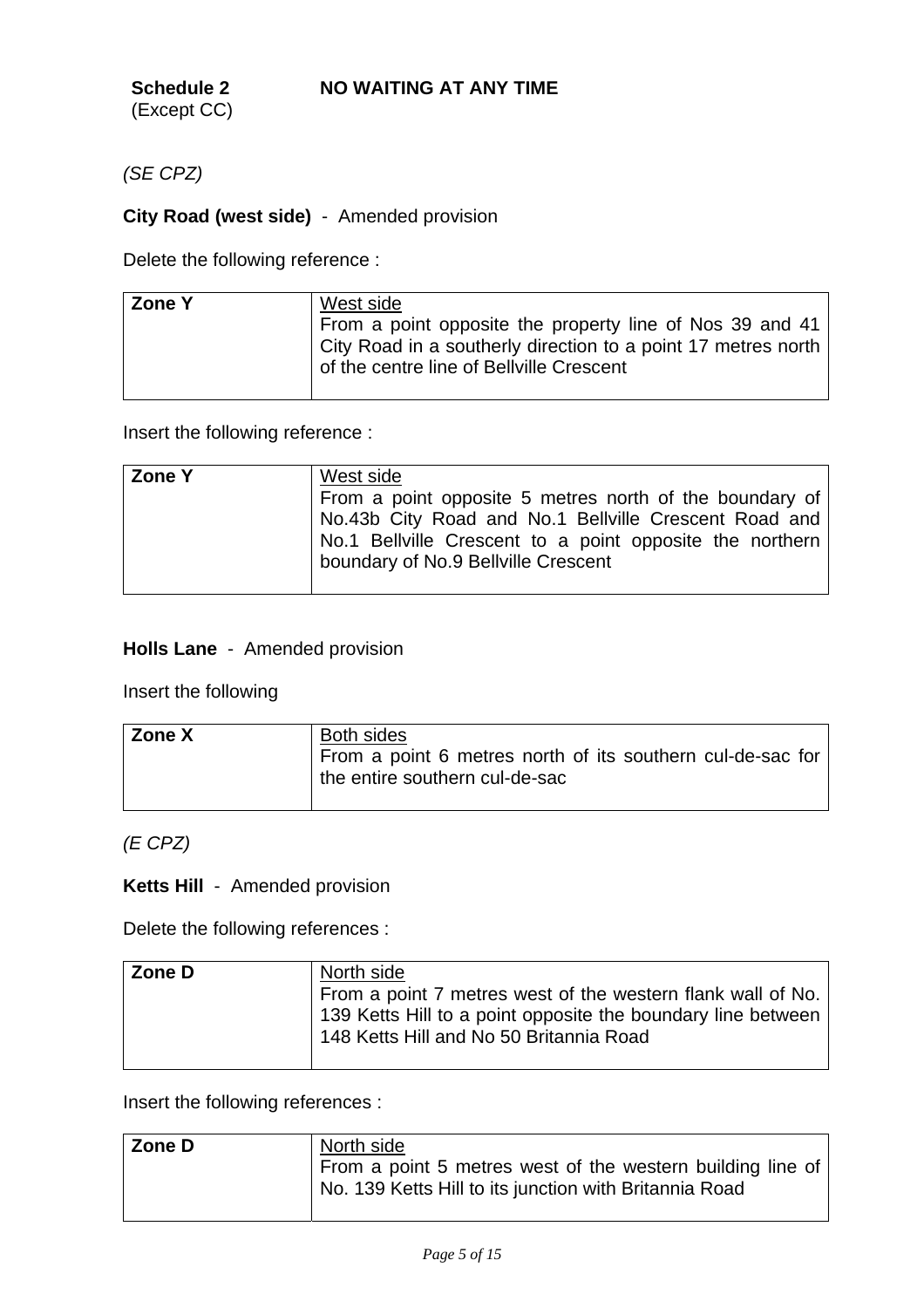## *(N CPZ)*

## **Mill Lane** - Amended provision

Delete the following reference :

| <b>Zone H</b> | South side                                                                                                              |
|---------------|-------------------------------------------------------------------------------------------------------------------------|
|               | From its junction with Spencer Street to a point 38 metres<br>east of the eastern back of highway line of Magdalen Road |

Insert the following reference :

| Zone H | South side                                                                                                              |
|--------|-------------------------------------------------------------------------------------------------------------------------|
|        | From its junction with Spencer Street to a point 33 metres<br>east of the eastern back of highway line of Magdalen Road |
|        |                                                                                                                         |

## **Shipstone Road** - Additional provisions

Insert the following references :

| Zone H | North side<br>From a point 2 metres west of the eastern building line of 35<br>Shipstone Road a point 8 metres east of the eastern<br>building line of 35 Shipstone Road |
|--------|--------------------------------------------------------------------------------------------------------------------------------------------------------------------------|
|        | North side<br>From a point opposite the boundary of Nos. 30/32 Shipstone<br>Road to a point 10 metres east of that boundary                                              |

*(SW CPZ)* 

**Union Street** - Additional provision

| Zone S | West side |                                                          |  |  |                                                     |
|--------|-----------|----------------------------------------------------------|--|--|-----------------------------------------------------|
|        |           |                                                          |  |  | From the northern building line of No. 19 Melbourne |
|        |           | Cottages to a point 8 metres south of that building line |  |  |                                                     |
|        |           |                                                          |  |  |                                                     |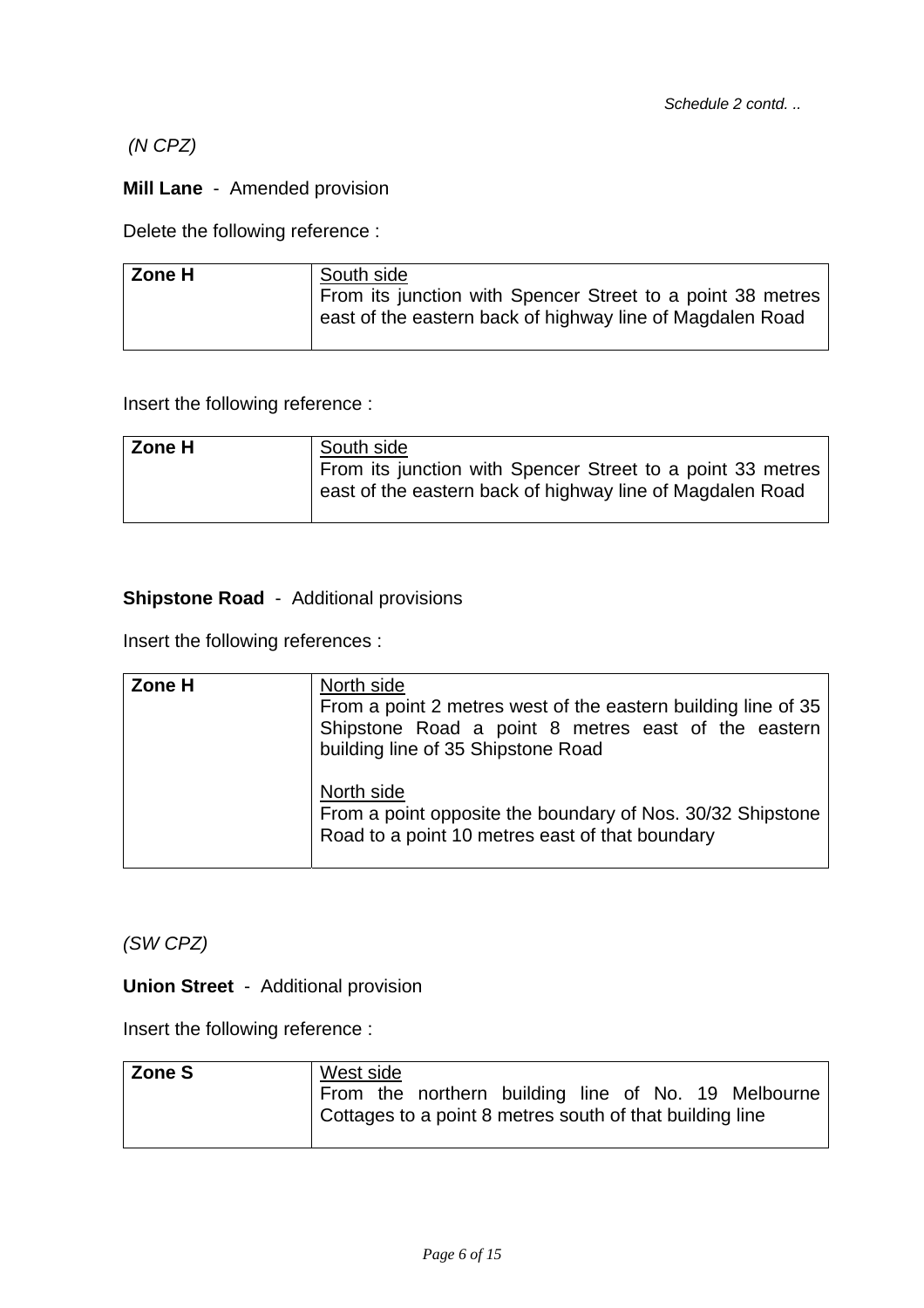*(E CPZ)* 

### **William Kett Close**

Insert the following reference :

| Zone D | <b>Both sides</b><br>Both sides from its junction with Gas Hill for the entire length<br>of William Kett Close |
|--------|----------------------------------------------------------------------------------------------------------------|
|        |                                                                                                                |

### **Schedule 3**  (E, SE & SW) **PERMIT PARKING PLACES : Monday to Saturday - 8am - 6.30pm and any such day not being Christmas Day, Good Friday or a Bank Holiday**

*(E CPZ)* 

**City Road** - Amended provision

Delete the following reference :

| <b>Zone Y</b> | West side                                                      |
|---------------|----------------------------------------------------------------|
|               | From a point opposite the property line of Nos.39 and 41       |
|               | City Road in a southerly direction to a point 17m north of the |
|               | centre line of Bellville Crescent                              |
|               |                                                                |

Insert the following reference :

| <b>Zone Y</b> | West side                                                                                                  |
|---------------|------------------------------------------------------------------------------------------------------------|
|               | From a point opposite the boundary of Nos 39/41 City Road<br>to a point 18.5 metres south of that boundary |

### **Holls Lane** - Amended provision

Delete the following reference :

| Zone X | East side<br>From a point 24 metres south of the centre line of the<br>western spur road in a southerly and easterly direction to its<br>eastern extremity |
|--------|------------------------------------------------------------------------------------------------------------------------------------------------------------|
|        |                                                                                                                                                            |

| Zone X | West side                                                     |
|--------|---------------------------------------------------------------|
|        | From a point 6 metres north of its southern cul-de-sac end to |
|        | a point 15 metres north of its southern cul-de-sac end        |
|        |                                                               |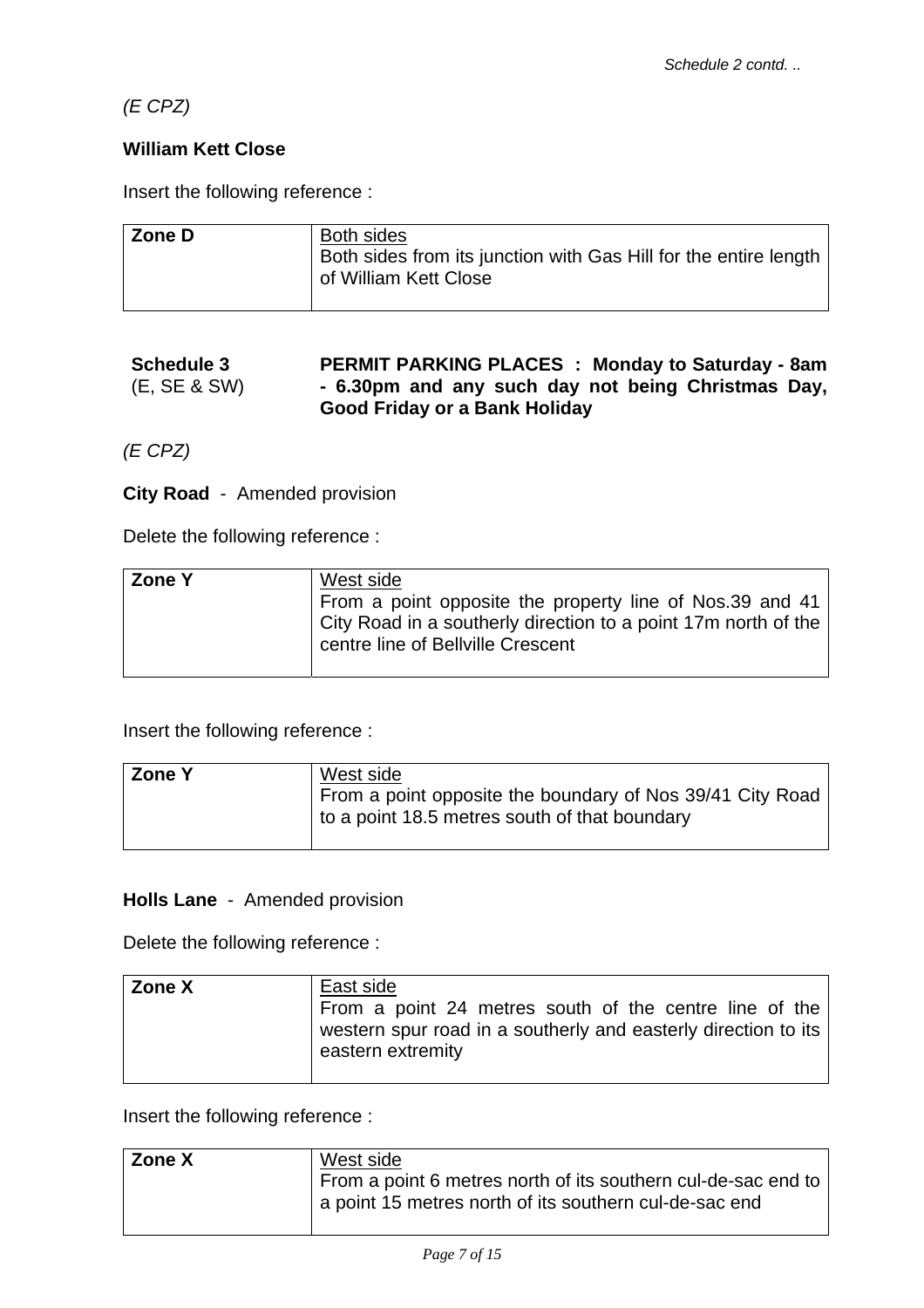### **Ketts Hill** - Amended provision

Delete the following reference :

| Zone D | North side                                                                                                          |
|--------|---------------------------------------------------------------------------------------------------------------------|
|        | From the boundary of Nos.91a/91 Ketts Hill to a point 7<br>metres west of the western flank wall No. 139 Ketts Hill |

Insert the following reference :

| Zone D | North side                                                                                                                |
|--------|---------------------------------------------------------------------------------------------------------------------------|
|        | From the boundary of Nos.91a/91 Ketts Hill to a point 5<br>metres west of the western building line of No. 139 Ketts Hill |

*(SW CPZ)* 

**Oxford Street** - Amended provision

Delete the following reference :

| ∣ Zone R | North side                                                 |
|----------|------------------------------------------------------------|
|          | From a point 4 metres east of the eastern back of highway  |
|          | line of Woburn Street to the boundary of Nos. 26/28 Oxford |
|          | <b>Street</b>                                              |
|          |                                                            |

Insert the following reference :

| Zone R | North Side                                                                                      |
|--------|-------------------------------------------------------------------------------------------------|
|        | From a point 4 metres east of the eastern back of highway                                       |
|        | line of Woburn Street to a point 3.5 metres east of the<br>boundary of Nos. 26/28 Oxford Street |
|        |                                                                                                 |

*(N CPZ)* 

**Shipstone Road** - Amended provision

Delete the following reference :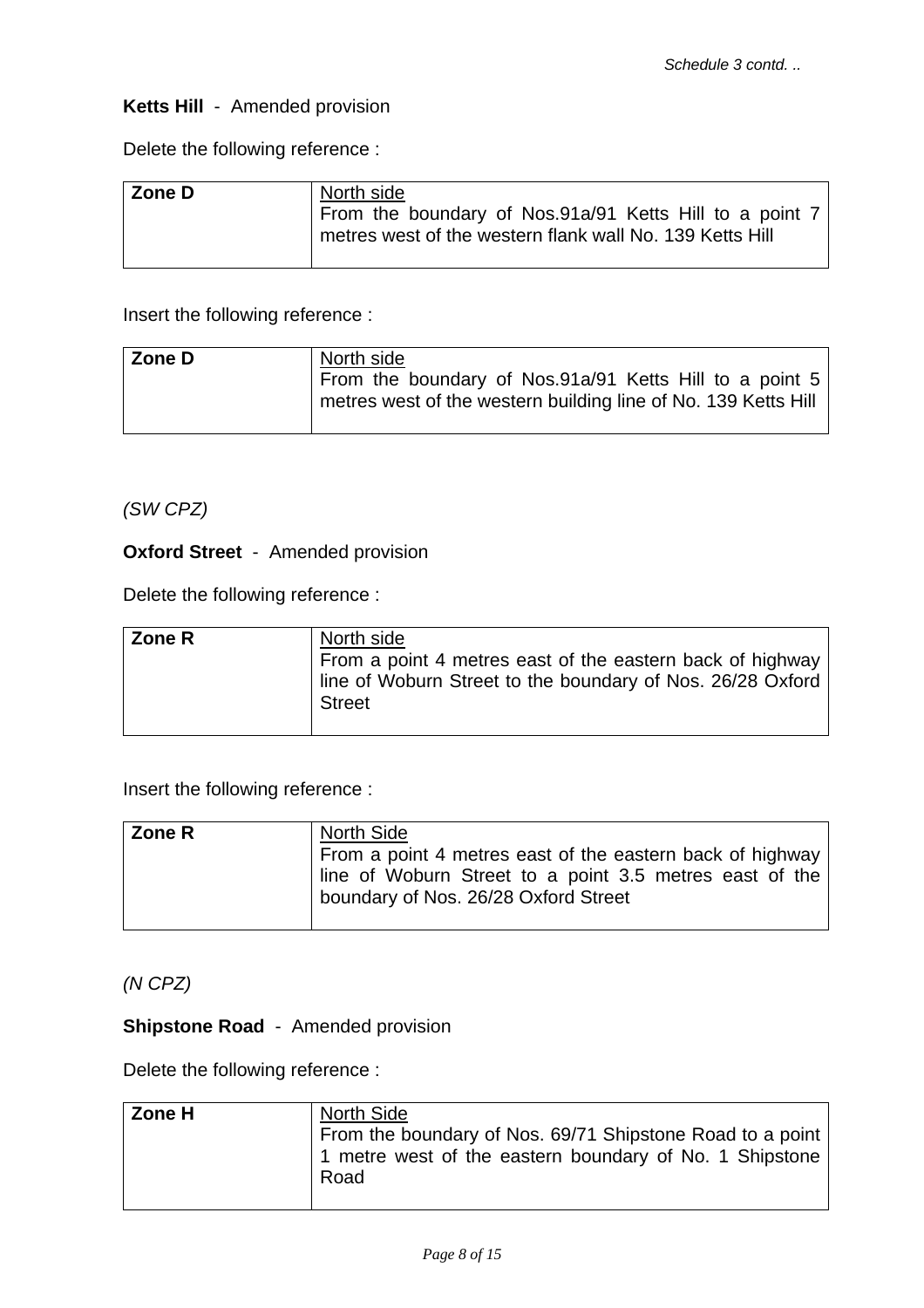Insert the following references :

| Zone H | North side<br>From the boundary of Nos. 69/71 Shipstone Road to a point<br>2 metres west of the eastern building line of 35 Shipstone<br>Road                    |
|--------|------------------------------------------------------------------------------------------------------------------------------------------------------------------|
|        | From a point 8 metres east of the eastern building line of 35<br>Shipstone Road to a point opposite the boundary of Nos.<br>30/32 Shipstone Road                 |
|        | From a point 3.5 metres east of the western building line of<br>No. 25 Shipstone Road to a point 1 metre west of the<br>eastern boundary of No. 1 Shipstone Road |

# **Schedule 4 PERMIT PARKING PLACES : At Any Time**

(SW CPZ)

**Union Street** - Amended provision

Delete the following reference :

| Zone S | West side<br>From a point 8 metres north of the northern building line of<br>No. 1 Melbourne Cottages to a point 4 metres north of the<br>southern building line of No. 22 Melbourne Cottages |
|--------|-----------------------------------------------------------------------------------------------------------------------------------------------------------------------------------------------|
|        |                                                                                                                                                                                               |

| Zone S | <b>West Side</b><br>From the northern building line of No. 19 Melbourne<br>Cottages to a point 8 metres north of the northern building<br>line of No. 1 Melbourne Cottages        |
|--------|-----------------------------------------------------------------------------------------------------------------------------------------------------------------------------------|
|        | From a point 4 metres north of the southern building line of<br>No. 22 Melbourne Cottages to a point 8 metres south of the<br>northern building line of No. 19 Melbourne Cottages |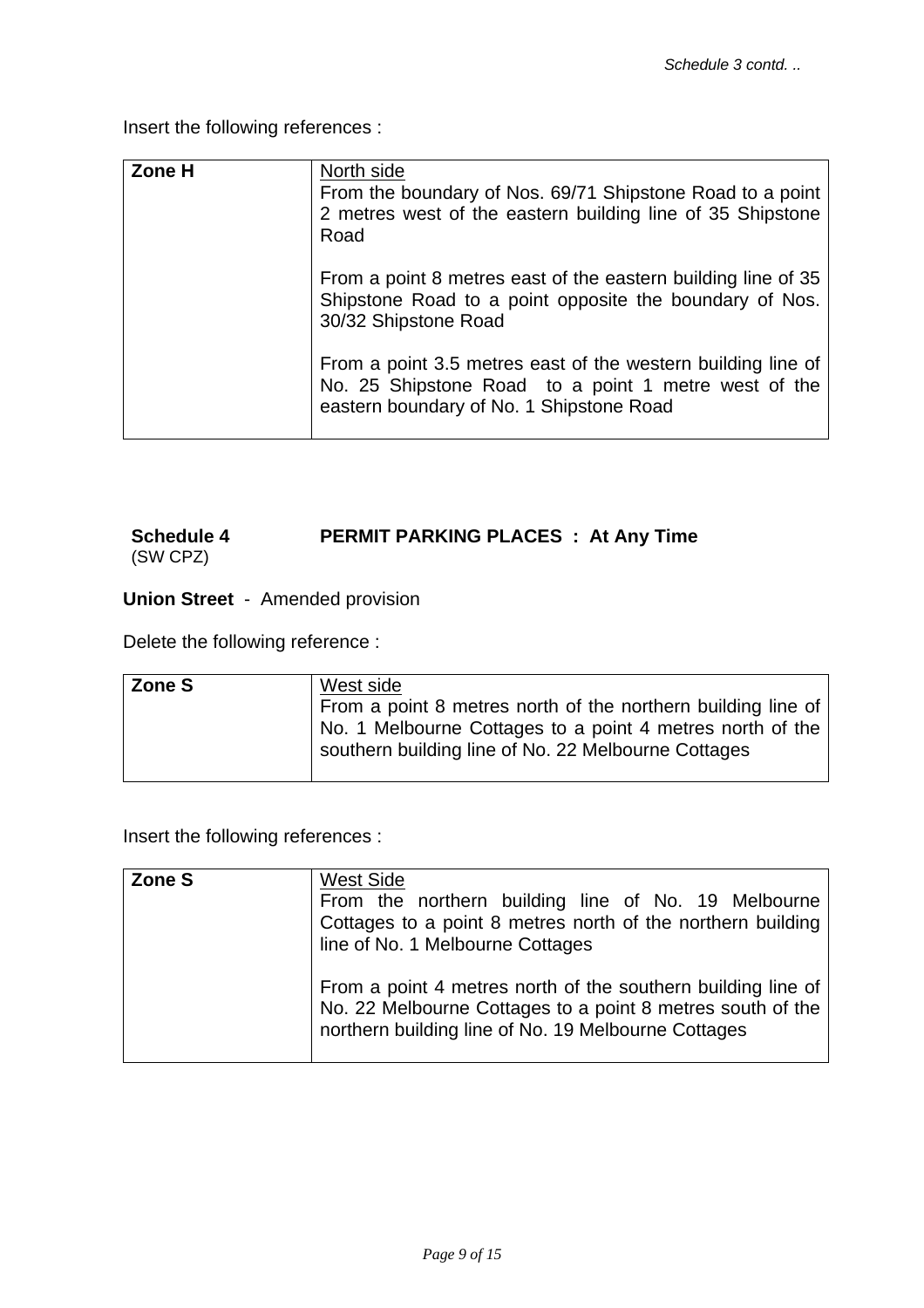**LIMITED WAITING PARKING PLACE : 2 Hours Duration, No Return Within 1 Hour Monday to Saturday - 8am - 6.30pm Any Such Day Not Being Christmas Day, Good Friday or a Bank Holiday** 

*(N CPZ)* 

**Mill Lane** - Amended provision

Delete the following reference :

| Zone H | South side<br>From a point 9 metres east of the eastern back of highway<br>line of Magdalen Road to a point 38 metres east of the<br>eastern back of highway line of Magdalen Road |
|--------|------------------------------------------------------------------------------------------------------------------------------------------------------------------------------------|
|        |                                                                                                                                                                                    |

Insert the following reference :

| Zone H | South side<br>From a point 9 metres east of the eastern back of highway<br>line of Magdalen Road to a point 33 metres east of the<br>eastern back of highway line of Magdalen Road |
|--------|------------------------------------------------------------------------------------------------------------------------------------------------------------------------------------|
|        |                                                                                                                                                                                    |

*(SW CPZ)* 

**Oxford Street** - Amended provision

Delete the following reference :

| <b>Zone R</b> | North side                                                                        |
|---------------|-----------------------------------------------------------------------------------|
|               | From the boundary of Nos. 26/28 Oxford Street to a point                          |
|               | 3.5 metres west of the western back of highway line of<br><b>Kimberley Street</b> |

| <b>Zone R</b> | North side                                                   |
|---------------|--------------------------------------------------------------|
|               | From a point 3.5 metres east of the boundary of Nos. 26/28   |
|               | Oxford Street to a point 3.5 metres west of the western back |
|               | of highway line of Kimberley Street                          |
|               |                                                              |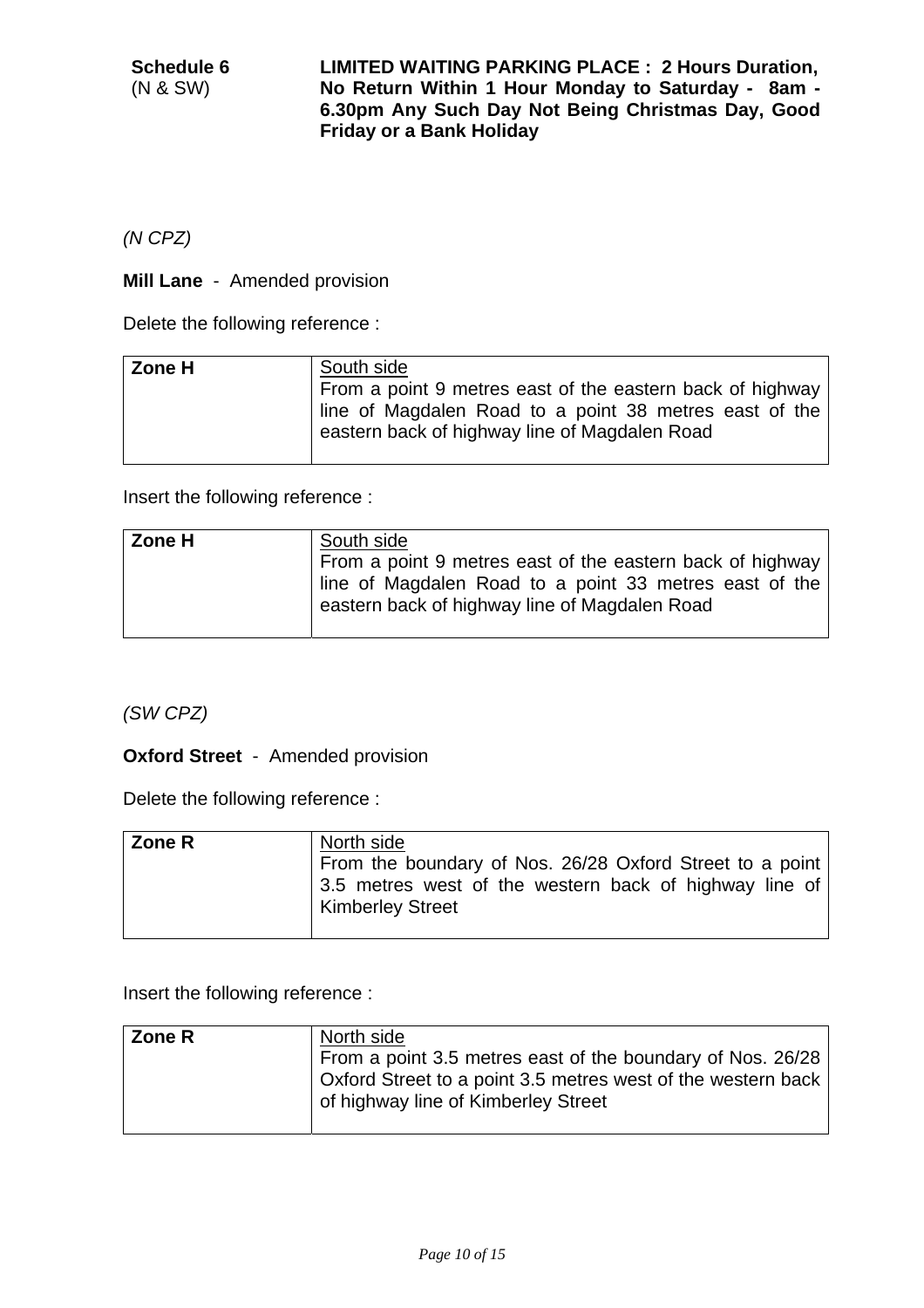### **Bishop Bridge Road** - Amended provision

Delete the following reference :

| north of the boundary of Nos 16 and 18 Bishop Bridge Road | Zone D | West side<br>The west side from a point 1 metre north of the boundary of<br>Nos. 28 and 30 Bishop Bridge Road to a point 2 metres |
|-----------------------------------------------------------|--------|-----------------------------------------------------------------------------------------------------------------------------------|
|-----------------------------------------------------------|--------|-----------------------------------------------------------------------------------------------------------------------------------|

### **Trafalgar Street** - Amended provision

Delete the following reference :

| Zone X | South side                                                                                                             |
|--------|------------------------------------------------------------------------------------------------------------------------|
|        | From a point 14 metres west of the western back of highway<br>line of Hall Road to a point 42 metres west of that line |

Insert the following reference :

| Zone X | South side                                                                                                             |
|--------|------------------------------------------------------------------------------------------------------------------------|
|        | From a point 14 metres west of the western back of highway<br>line of Hall Road to a point 32 metres west of that line |

### **Schedule 15**  (CC) **NO LOADING OR UNLOADING : At Any Time**

### **Crown Road** - New provision

| <b>Castle</b> | North, East and West sides                                |
|---------------|-----------------------------------------------------------|
|               | From the northern kerb line of the eastern spur road of   |
|               | Crown Road to a point 2.5 metres north of No. 35 Crown    |
|               | Road then north across the carriageway and 6 metres south |
|               | along the western kerbline of Crown Road.                 |
|               |                                                           |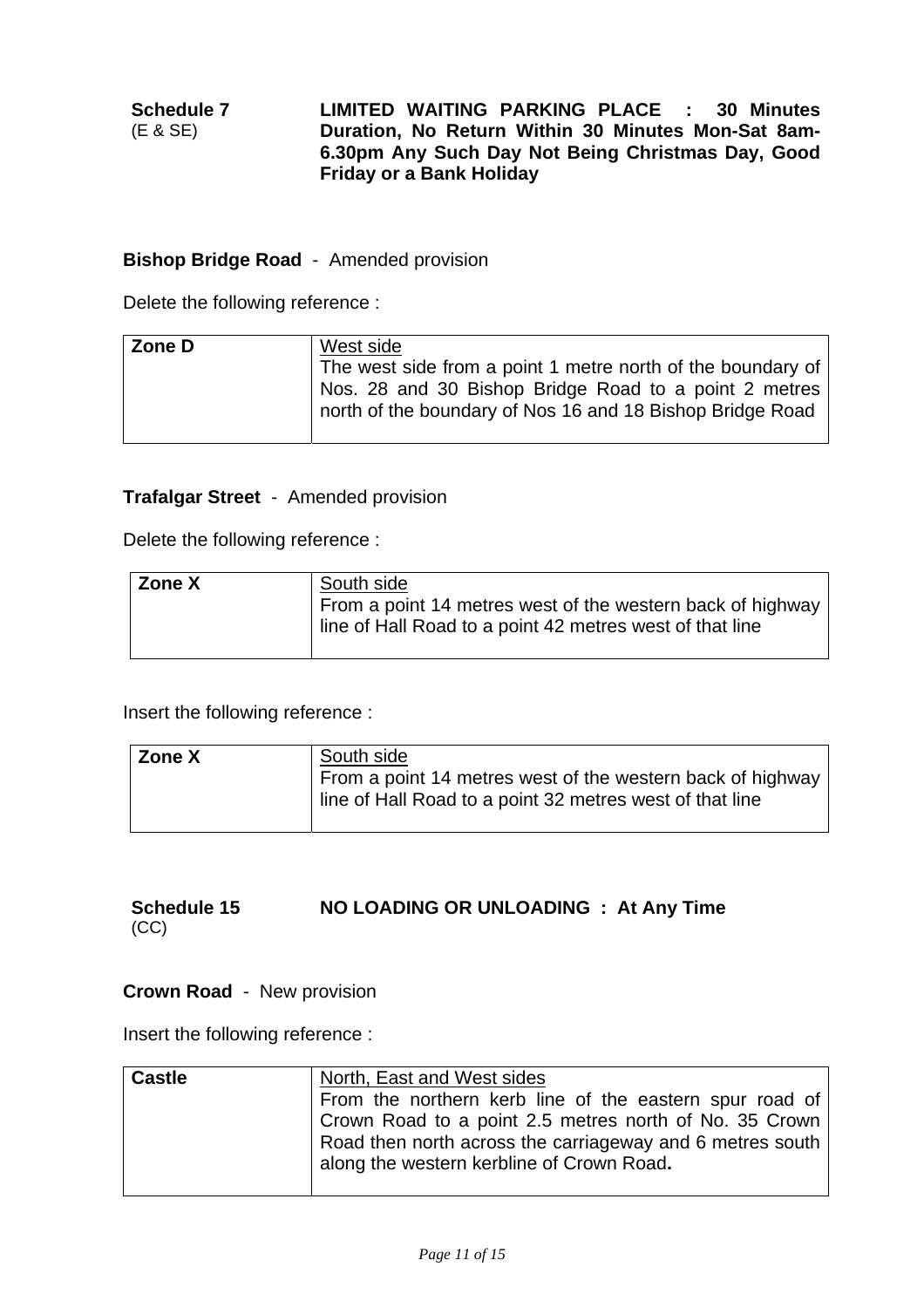### **Rose Lane** - Additional provision

Insert the following reference :

| <b>Castle</b> | North side<br>From a point 10 metres east of the western building line of<br>Anglia Television to a point 65 metres east of that point to<br>the back of highway line of the building line of King Street |
|---------------|-----------------------------------------------------------------------------------------------------------------------------------------------------------------------------------------------------------|
|               |                                                                                                                                                                                                           |

### **Schedule 16**  (CC CPZ) **BUS STOP CLEARWAY**

**St Giles** - Amended provision

Delete the following reference :

| St Giles | North side<br>From a point 6 metres west of the common building line of<br>Nos 15 and 17 St Giles Street to 16 metres east of that<br>building line |
|----------|-----------------------------------------------------------------------------------------------------------------------------------------------------|
|          |                                                                                                                                                     |

### **Schedule 22**  (CC) **NO LOADING OR UNLOADING : Monday to Saturday 7.30am-9.30am and 4.30pm-6.30pm Any Such Day Not Being Christmas Day**

### **Rampant Horse Street** - Amended provision

Insert the following reference :

| <b>Castle</b> | North-east side                                             |
|---------------|-------------------------------------------------------------|
|               | From a point 3 metres south-east of the eastern back of the |
|               | highway line of William Booth Street to a point 34 metres   |
|               | north-west of the western back of the highway line of Brigg |
|               | <b>Street</b>                                               |
|               |                                                             |

### **Rose Lane** - Amended provision

Delete the following reference :

| <b>Castle</b> | North side                                                                                 |
|---------------|--------------------------------------------------------------------------------------------|
|               | From its junction with Cattle Market Street to its junction with<br><b>Greyfriars Road</b> |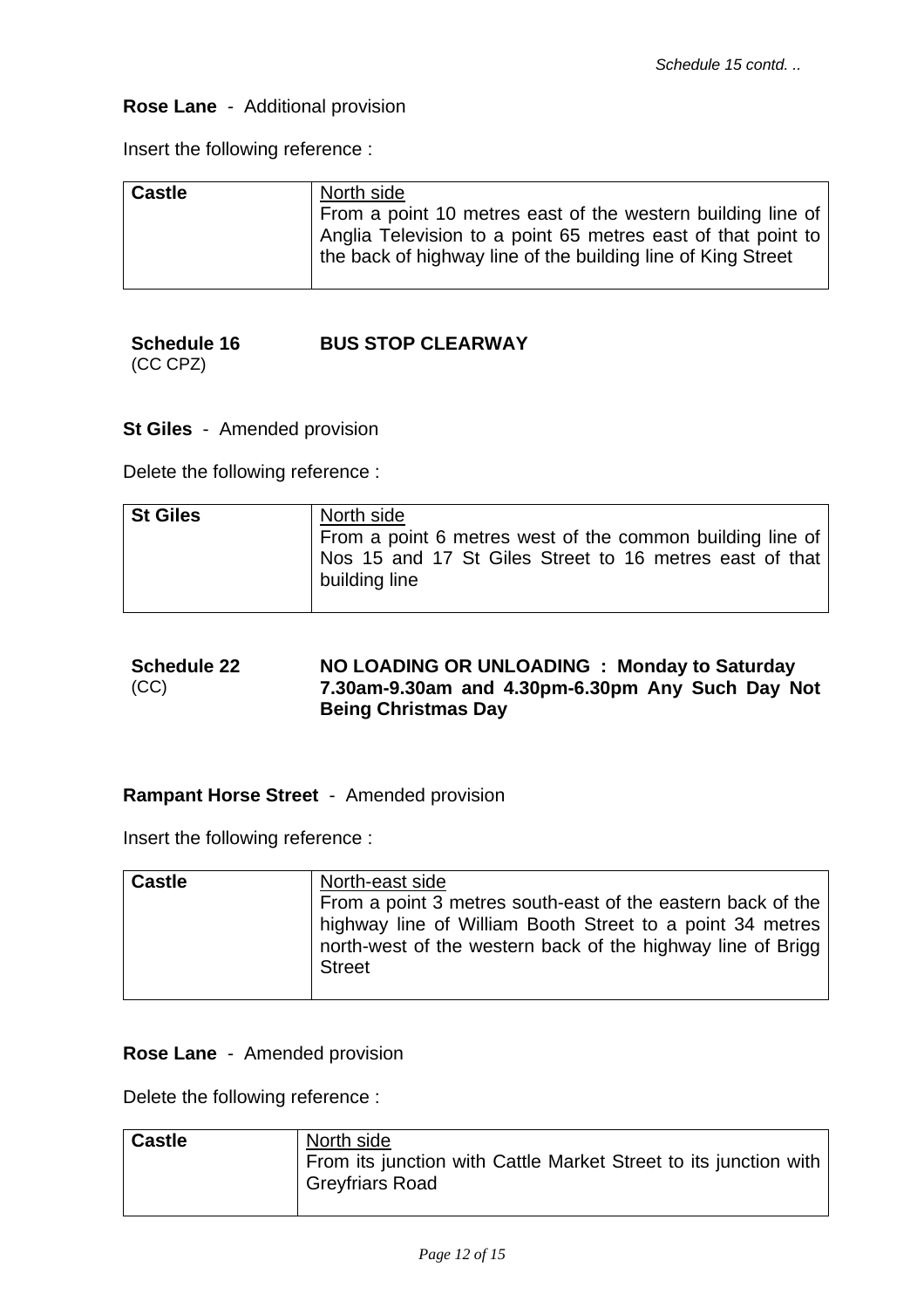Insert the following reference :

| <b>Castle</b> | <b>North Side</b>                                                                        |
|---------------|------------------------------------------------------------------------------------------|
|               | From the eastern kerb line of King Street to its junction with<br><b>Greyfriars Road</b> |

#### **Schedule 23**  (CC) **NO WAITING : Monday to Saturday - 7.30am-6.30pm Any Such Day Not Being Christmas Day**

**Princes Street** - Amended provision

Delete the following reference :

| <b>Castle</b> | South side                                                          |
|---------------|---------------------------------------------------------------------|
|               | From a point opposite the common building line of Nos 10/12         |
|               | & 14 Princes Street to the eastern building line of Paston<br>House |

Insert the following reference :

| <b>Castle</b> | South side                                                   |
|---------------|--------------------------------------------------------------|
|               | From a point opposite the common building line of Nos 10/12  |
|               | & 14 Princes Street to a point opposite and 1 metres east of |
|               | the common building line of Nos 14/16 Princes Street         |
|               |                                                              |

**Schedule 27**  (CC) **PARKING PLACE FOR LOADING AND UNLOADING ONLY: At Any Time, 30 minutes maximum stay, no return within 60 minutes, Any such day not being Easter Sunday Or Christmas Day** 

**St Giles Street** - Additional provision

| <b>St Giles</b> | North Side                                                     |
|-----------------|----------------------------------------------------------------|
|                 | From a point 6 metres west of the common building line of      |
|                 | Nos 15 & 17 St Giles Street to 16 metres east of that building |
|                 | line                                                           |
|                 |                                                                |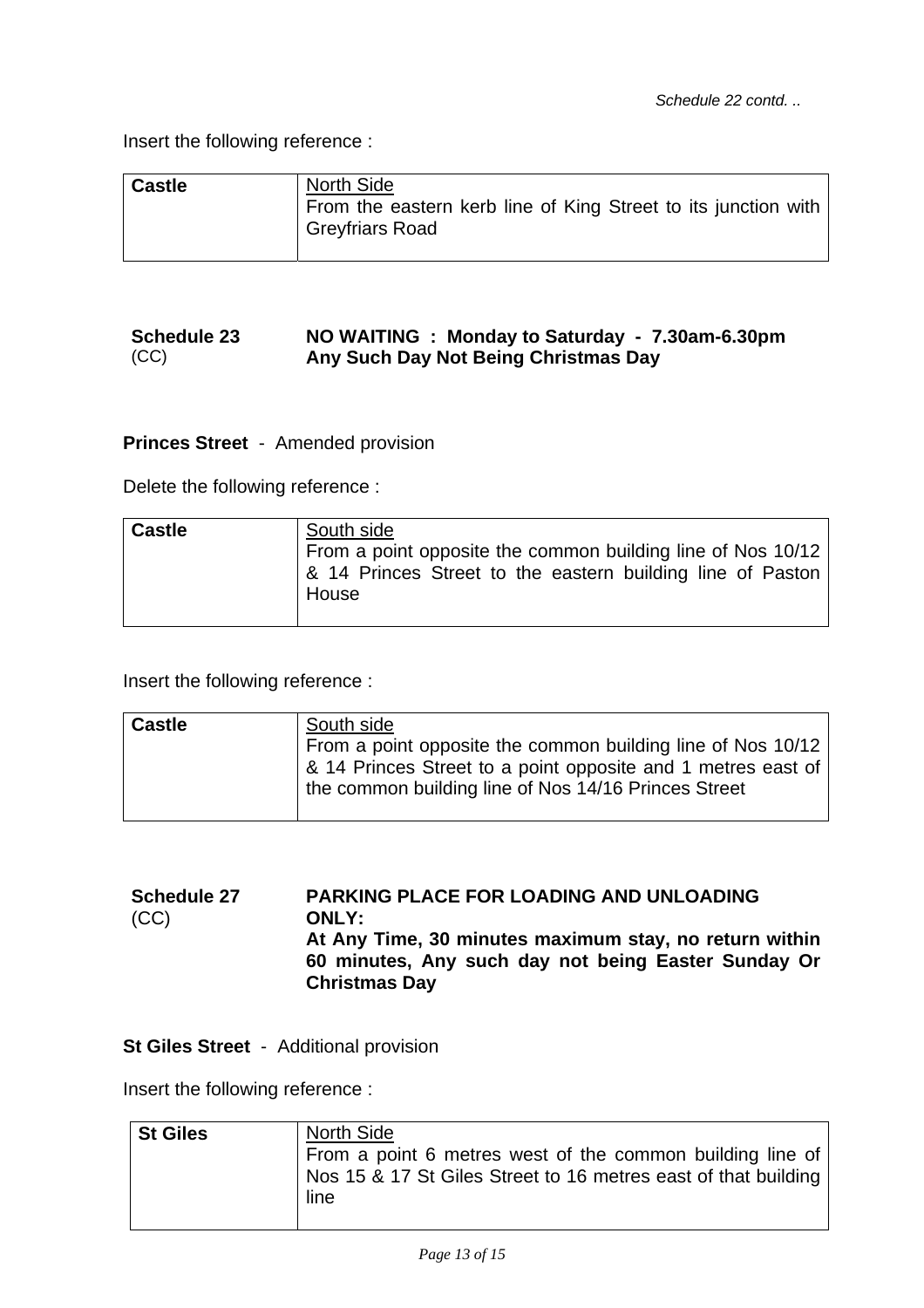### **Schedule 31**  (CC) **DISABLED BADGE HOLDERS (ORANGE/BLUE) ONLY PARKING PLACES : At any Time**

### **Tombland - The carriageway linking the main carriageway with St Faith's Lane with a northern and southern arm** - Amended provision

Delete the following reference :

| <b>Castle</b> | Southern arm, south side<br>From a point 15 metres west of the western back highway line<br>of St Faith's Lane to a point 20 metres west of that highway |
|---------------|----------------------------------------------------------------------------------------------------------------------------------------------------------|
|               | line                                                                                                                                                     |

Insert the following reference :

| <b>Castle</b> | Southern arm, south side<br>From a point 10 metres west of the western back highway line<br>of St Faith's Lane to a point 15 metres west of that highway<br>line |
|---------------|------------------------------------------------------------------------------------------------------------------------------------------------------------------|
|               |                                                                                                                                                                  |

### **Schedule 61 HACKNEY CARRIAGE STAND : At Any Time**

(CC & Hackney Carriage Stands TRO)

### **Rampant Horse Street** - Amended provision

Delete the following reference :

| <b>Castle</b> | North East                                                     |
|---------------|----------------------------------------------------------------|
|               | From a point 3 metres south-east of the eastern back of        |
|               | highway line of William Booth Street to a point 34 metres      |
|               | north-west of the western back of highway line of Brigg Street |
|               |                                                                |